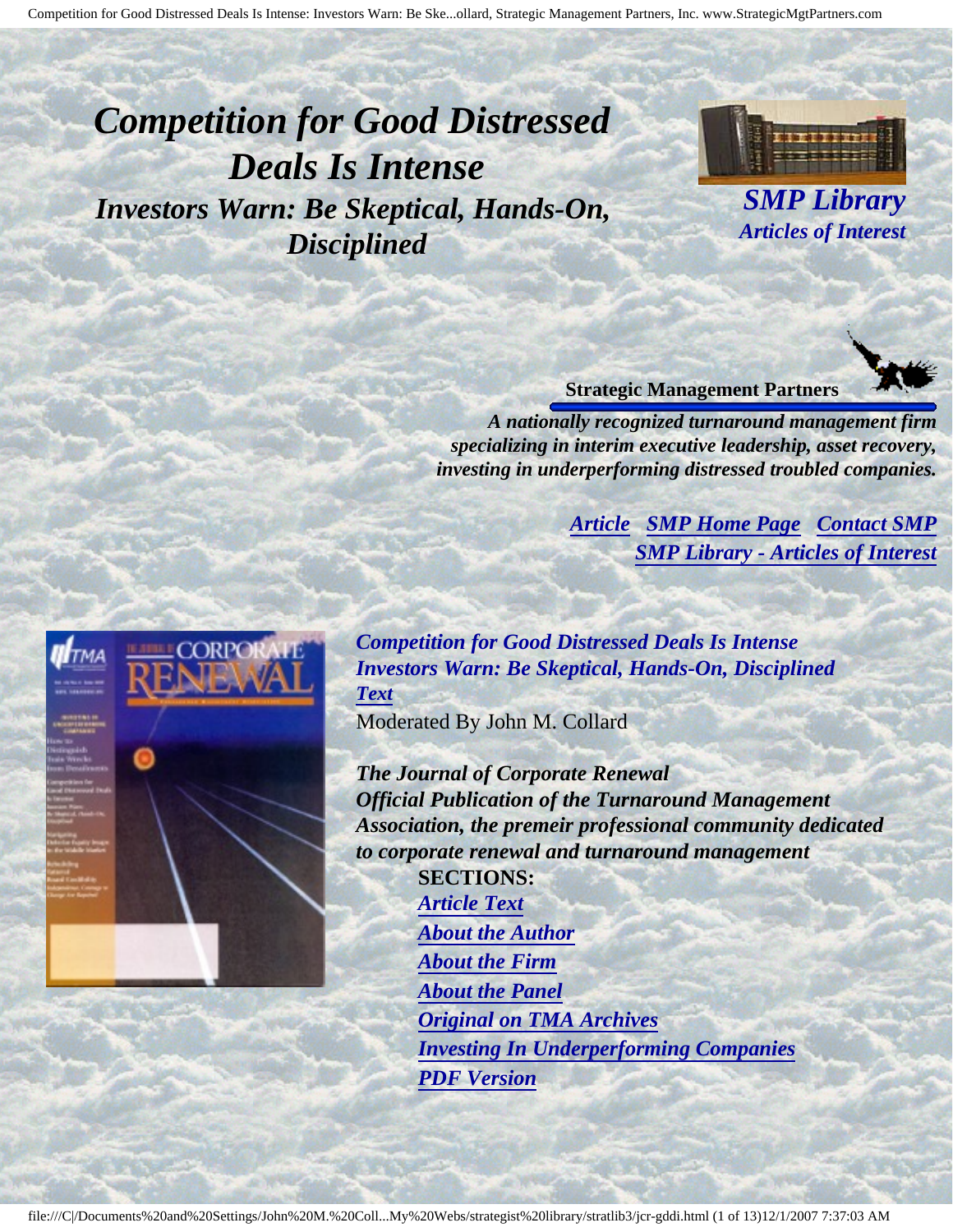*[Sections](#page-0-2) [Index](#page-0-3)*

## **Competition for Good Distressed Deals Is Intense Investors Warn: Be Skeptical, Hands-On, Disciplined**

*Editor's Note: This piece is excerpted with permission from "Buying and Managing Distressed Companies," a panel discussion at the Thomson Venture Economics' 2004 Buyouts Symposium. The panel was moderated by John M. Collard, Chairman, Strategic Management Partners, Inc., Annapolis, Maryland.*

*Participants included Robert D. Denious, Managing Director, Questor Management Company, Southfield, Michigan; Michael Psaros, Managing Principal, KPS Special Situations Funds, New York; Mark J. Schwartz, President, Gordon Brothers Group, Boston; and Bhavin B. Shah, Vice President, Ewing Management Group, L.P., Dallas.*

**Collard: There is a distinct advantage to using professionals who bring Clevel operational, transactional, and turnaround expertise together to determine what's wrong, how to fix it, and how much to pay for it…**

#### **How much pressure is there within private equity funds to put capital to work? How does this affect competition for deals?**

**Shah:** There is an incredible amount of money out there and sometimes there is a perception that you need to ... put \$200 million a year out of a \$1 billion fund to work. Otherwise, in five years you may not have invested all of the money. Sometimes we do four or five deals a year. Some years we don't do any. It's a matter of instilling that type of approach, not just in people, but also in the strategy of the firm.

**Denious:** Look at the multiples that are being paid. Whether it's pressure to invest because there is a lot of dry powder or whether it's because there is liquidity in the market and you can borrow debt again at healthier levels, multiples are going up.

**Shah**: Most of us are not necessarily used to paying eight, nine, or 10 times multiples for most companies … that would go for four, five, or six times multiples. People who have not done turnarounds and restructurings before suddenly have emerged in this marketplace and paid seven, eight, nine times multiples for companies that I would believe necessarily are not worth that much. Maybe that is setting us up for two or three years from now, when … they hit their covenants and the distressed debt market is not strong. Maybe we can restructure them.

**Schwartz**: There is talk of 30 or 40 companies showing up at auctions. When you see some of the investment banks providing staple-on financing now of four or five—we are seeing in excess of five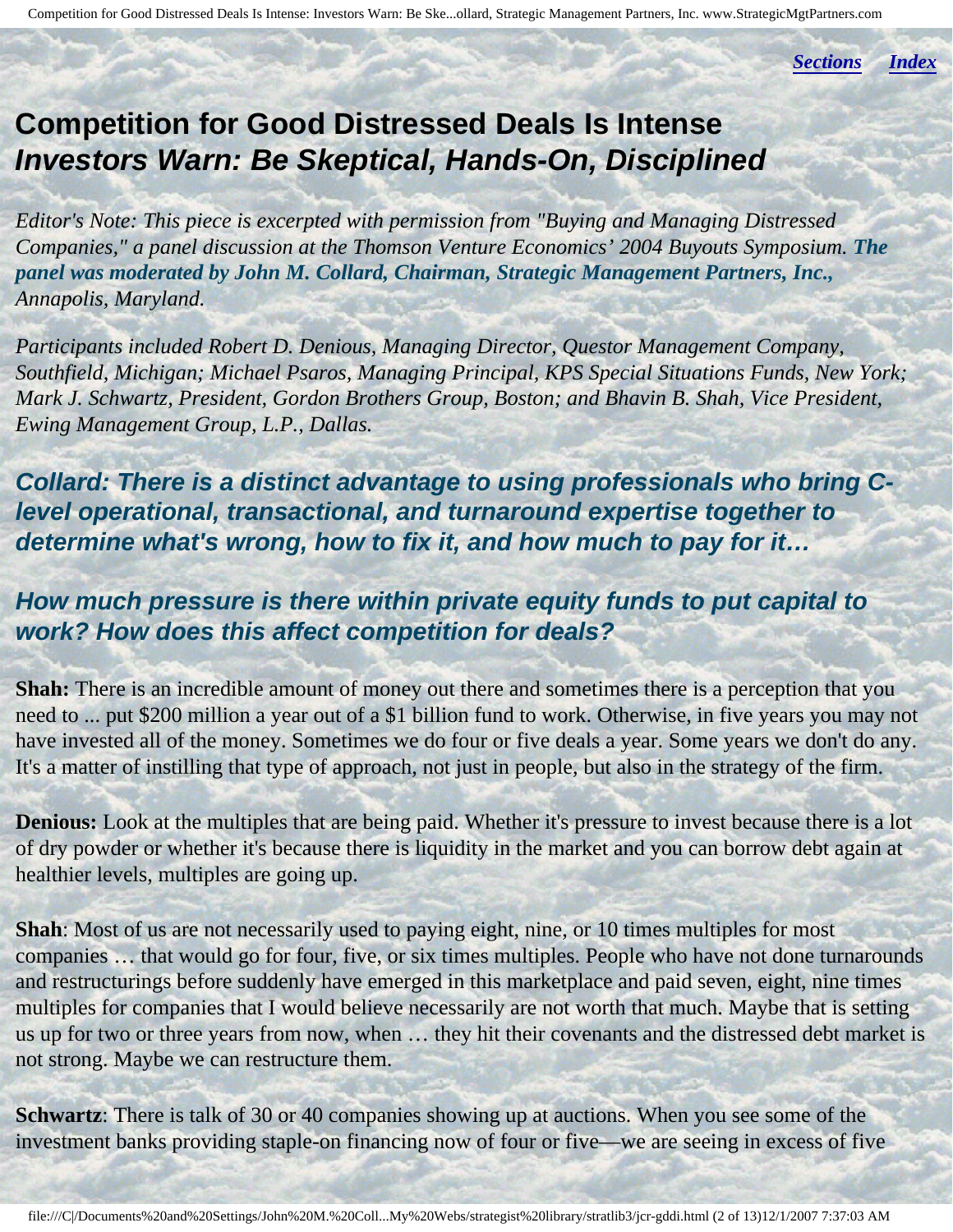times leverage—clearly you will see people paying higher multiples.

I think one of the things that is driving it is that as larger funds have been raised … you see certain groups getting content with lower returns on their investments. So before, if someone had a minimum hurdle of 30-plus percent per investment, we are seeing a lot of the pure private equity funds looking at transactions…that can generate returns in excess of maybe the high teens or low 20s, which from our perspective really changes the risk/reward ratio.

#### **Collard: Where are the good deals? Please describe the characteristics that you look for.**

**Psaros:** We look for great companies with strong market shares, competitive advantages, and strong franchises that have encountered a series of very material operating problems and, in most cases, financial problems. We get excited about an opportunity when we can go in and concretely identify the problems from an operating standpoint and the solution to those problems.

We try to avoid, as a turnaround fund, businesses with rapid technological change. So, we tend to avoid, obviously, high-tech, biotech, media, and telecom. We like to focus on the more mundane aspects of the manufacturing and service economy, where we can go and implement a cost-based versus a revenuebased turnaround.

**Schwartz:** You see companies coming around once, twice, three, or four times. When you start seeing a fourth or fifth time around, you realize in some situations that people are getting realistic, and it might be the right time to start looking at a restructuring or turnaround. We look at companies that are in some level of distress but have a definable brand, product, or service that gives them a competitive advantage. To effect the turnaround, in our experience, will take 12 to 18 months, and you don't want to have the whole product shifting from you during that time period, as you are trying to improve the cash flow and make some of the necessary changes. From our perspective, it's trying to find a good company that is being managed ineffectively, as opposed to something that purely has been overleveraged.

## **Collard: How do you ensure that money put into a company as equity will be used to fund future needs as opposed to pay for past sins?**

**Schwartz**: Even though it may end up as equity, we don't always look at putting in equity right away. Also, obviously, the ownership, in terms of whether or not we have control, is a big issue.

If it's a company you would like to own, you want to get in there as quickly as possible before the business deteriorates. We have to resist that urge because you don't want to put money into a situation prematurely. If you are putting it in either before you have control or before you have the right structure, money can quickly disappear to existing creditors. In a lot of these situations, people are looking to the distressed investor as a solution to their problem. It is their problem before you get in. As soon as you write the check, it becomes your problem, too. We are very sensitive about when we get in there.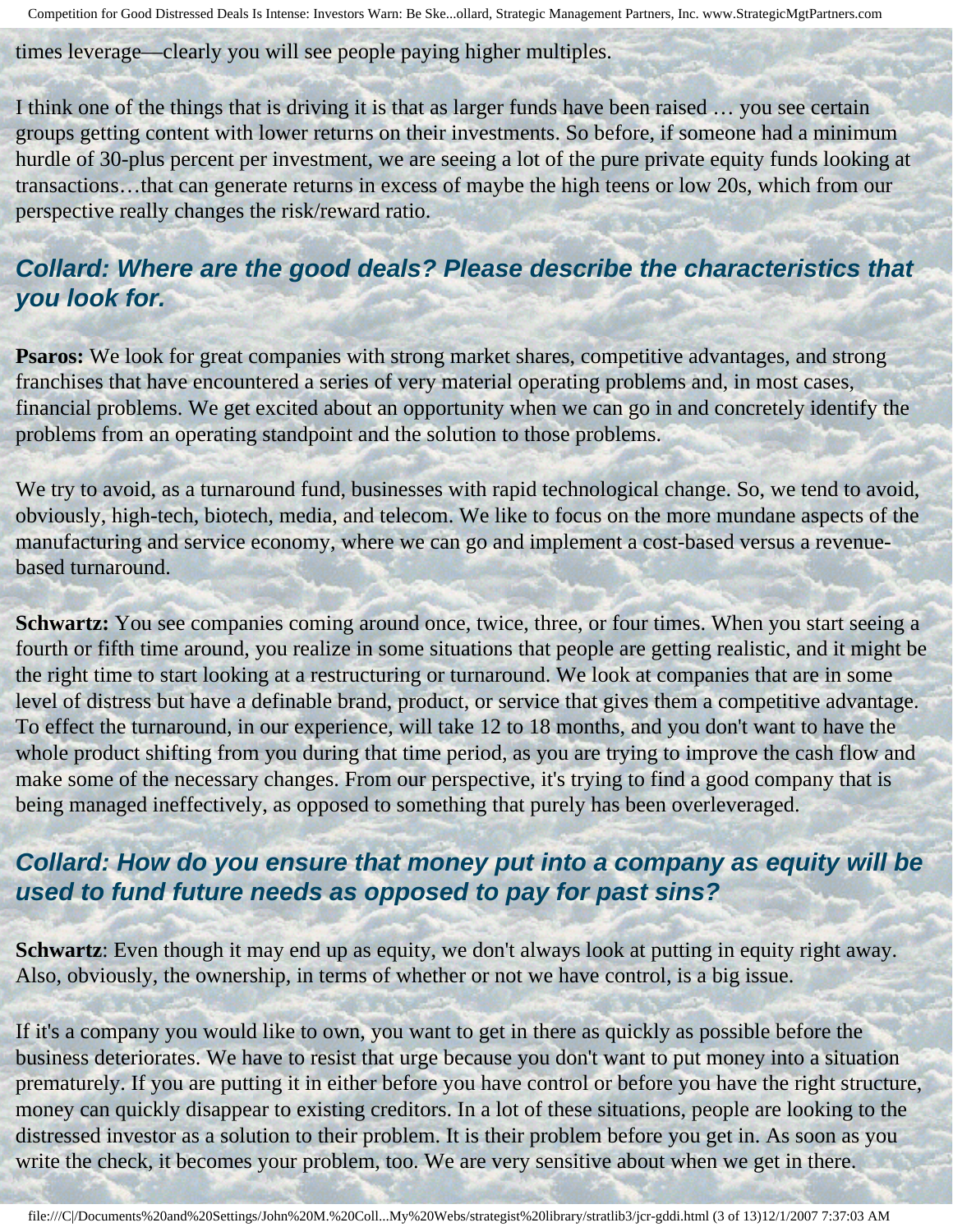It is critical for us to analyze the cash flow in terms of what the company needs, short term and long term. Who can afford to take a hair cut? Who do you need long term? Where is the cash going to be going once we complete the restructuring, and what's going to be needed during the time frame? We also critically look at how much cash is needed, not just initially but also in a long-term view. We don't want to find ourselves invested and—if the process takes six months longer than what we thought—not be in a position to reinvest.

To make sure the cash flows the right way, there are two different approaches. If we need to put money in quickly, we often try to come in as a secured lender. We will try to attach some type of collateral so ... at least we are protected if the whole thing blows apart. We are very sensitive to things like standstills and availability and what some of the other lenders can do in terms of affecting our collateral base. When we come in as an equity investor, if we have control that is easy because then, obviously, you're affecting the decisions so you can make sure you put in the right management team.

We will also invest in situations in which we don't have control. There, we use fairly typical structures. Whether it's preferred stock or even when it's convertible debt, we make sure that we have negative control so that nothing can be done without the approval of the securities we control, whether it's changes in management, budget, capital, any type of expenditure, or additional debt.

**Psaros:** We try to structure in some protection, despite the fact that we are control investors. We have done a lot of deals … in which the capital we have invested has gone into the company in the form of senior secured securities... so I agree with you that the structuring is very important. I think the most important thing that you said was that you always need that cushion, especially with the kind of companies that we invest in, no matter how well the execution of the plan goes.

**Shah:** I think there are a couple operational structural components that are pretty important as well. We find two big dynamics of companies in the distressed world, or especially for companies that are deeply distressed. One, they are just bleeding cash like crazy…and two, there either are significant holes in management or the management is not correct for that company…Half of our guys are deal guys and the other half are guys who will roll up their sleeves and go into the companies four or five days a week and take on positions within the company, from CEO to the head of purchasing, … to really take control of the cash. We put into place aggressive management and in-depth, heavily involved management, whether a combination of the existing management, new management and ourselves, or whatever.

The second big piece from an operational perspective is to take control of all of the cash, in terms of a managed cash flow from day one. We develop rolling cash flows for the company as soon as we buy it. Every cash disbursement that's spent and every cash item that is collected is something that we control pretty carefully, from capital expenditures on the high end to checks that are written to pay for new improvement to the office, whatever that might be.

**Schwartz:** We find this is critical, even if there are some good management teams within the company.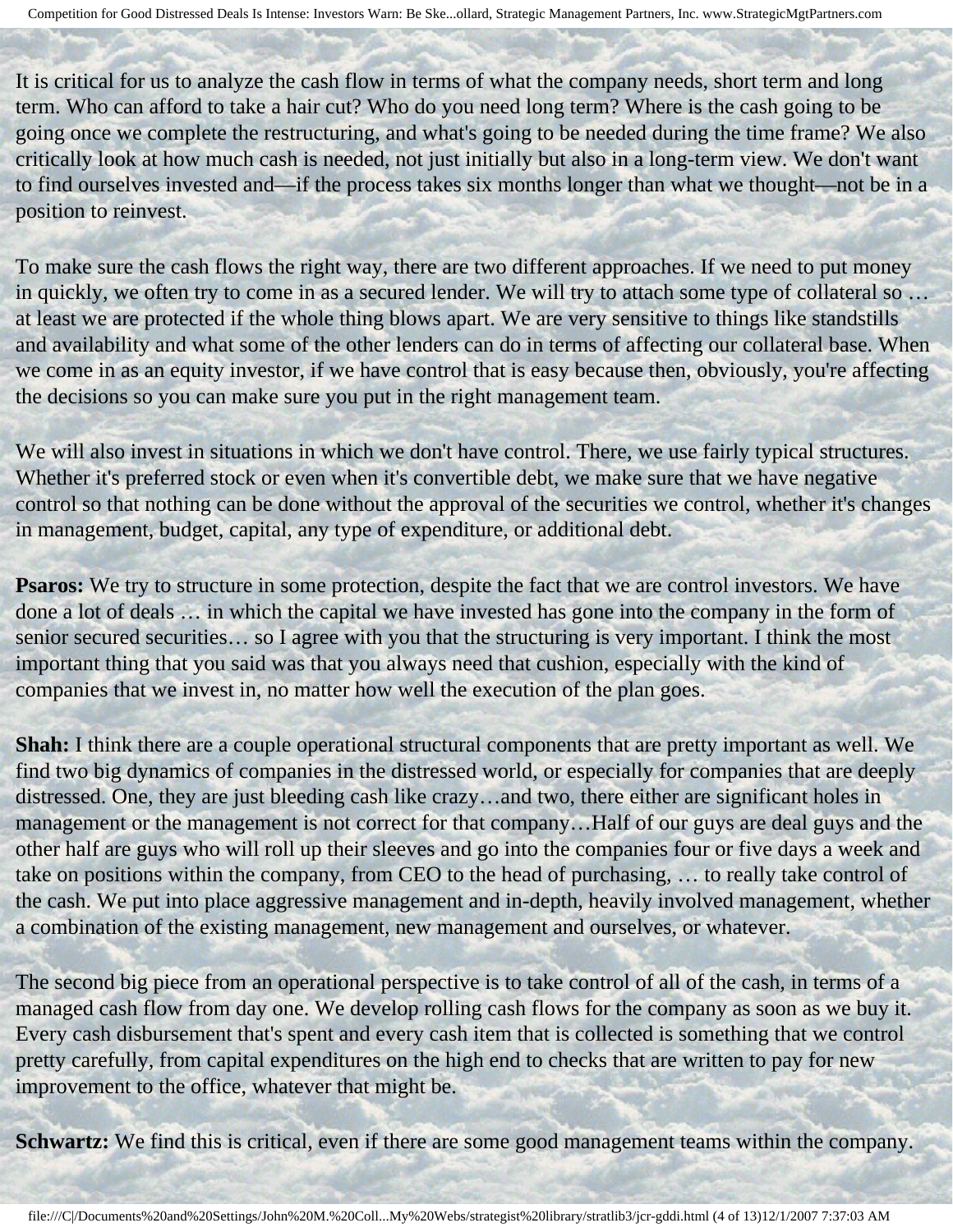Over time, we will promote from within and try to find out who is good and who is bad, but we think it's critical to be able to have our own people with operational expertise go in there and analyze everything, whether it's real estate, information technology (IT), cash flows, or even just what the projections look like. What we are not willing to do is just rely on the management team...because we have found in those situations that we come up short most often.

## **Collard: How do you address the issue of leadership during a transition or a turnaround? Is it better to handle the operational aspects in-house or get outside help and focus on your next acquisition?**

**Denious:** Obviously leadership is key. When you are investing in a company... with negative cash flow, it is pretty obvious that time and momentum are your enemies. There is a law of physics that I once learned. As things start in a certain direction, they continue in that same direction, unless some significant force changes the outcome. We all face going into a distressed property and trying to figure out very, very quickly who will lead the company through significant change and drive the operational turnaround.

One of the dangerous things that we confront is looking at a company and not being sure in our heart of hearts whether the current management team is up to the task. Very often, we feel they're not. Indeed, that's why the company is where it is. If we don't have somebody on a bench that we clearly have identified as being appropriate to drive a company forward, do we still move forward, buy the company, and do something temporarily? Do we put somebody in on a temporary basis, do a search, and then bring in a long-term manager? We decided in most cases that's a dangerous road to go.

Right when you buy a company, basically the field of workers, right down to the guy on the assembly line, is ready for change. Change is difficult; it's a human condition. Right after an investment is made is the appropriate time to go in and shake things up, not only because you are going to have a hemorrhaging cash flow statement, but also because people are ready for it. If you don't do it as an owner, you will lose your audience, so to speak.

I am pretty convinced as an investor in an operational turnaround, it's important not to be totally out of that process. We sit down with our management teams and devise what we call a 100-day plan. I think it's important to be side by side with your management team, understanding at a very granule level what will happen or should happen.

**Schwartz:** I think it's critical when you are investing in a company that whoever you pick—whether it's an outside manager or an inside manager—someone has to be there full-time. It can't be that someone is flying in, spending two days, and then going to do something else. We will only go forward when we have identified who that person is. We want to make sure that person will be there five days a week working with a team trying to in fact change because things are happening probably three or four times more quickly than in a normal company that is operating well.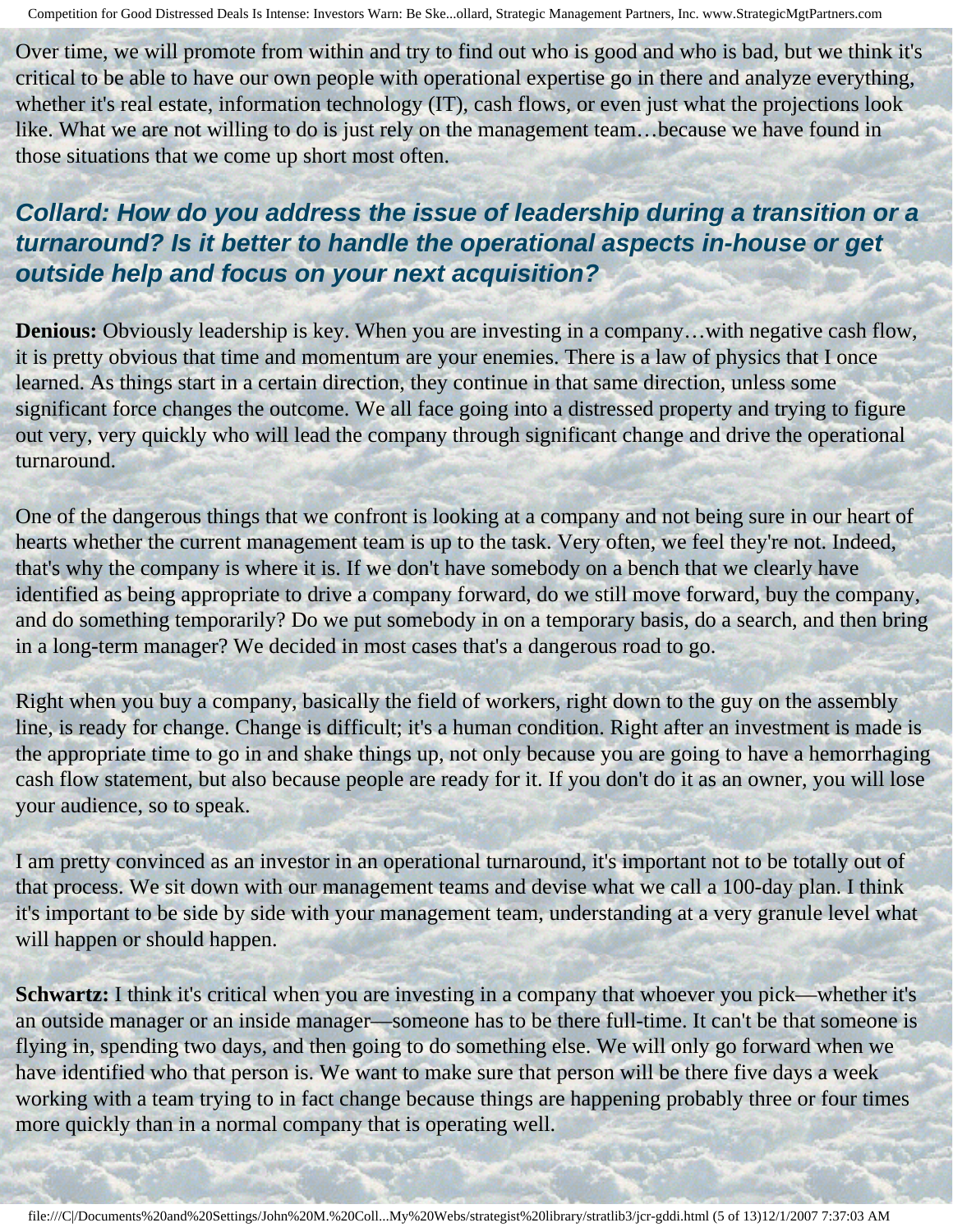## **Collard: What are some of the most common obstacles that you run into when buying a distressed company, and how do you overcome them?**

**Shah:** Sometimes the timing in which we get involved in potentially buying a company is pretty tight. We either will buy it in four weeks...or in four weeks the company might run out of cash. We're almost viewed as the equity of last resort because our capital is very expensive. That means you have to deal with it very quickly. If you can get your hands around valuation of the assets quickly, and if you can get a sense of how you will improve the operations of the company and with what resources very quickly, that's one way to manage an obstacle.

Another obstacle we have come across is competition. The fact of the matter is, there are a lot more people in this industry now looking at the whole turnaround, restructuring, and distressed space, from funds that don't necessarily do turnarounds and restructuring…to a lot of distressed debt funds. I think there is more than \$100 billion focused on distress debt today. So by the time you buy this company, will the value of the up side be something that you are comfortable with, and will you have any up side?

Also, you are going to be dealing with multiple parties to try and get a deal done, as opposed to just the original equity holder. You have to find out what the fulcrum security is in the capital structure. Is it the equity? Is it unsecured debt holders? Is it the secured debt holders? Is it the guys that were providing the debtor-in-possession (DIP) loan to the bankrupt company? You must negotiate with all those parties because any one of those guys could put a roadblock in front of you to make sure the deal doesn't go your way so that they can get their money out to whatever extent they want to.

**Denious:** Visibility is another obstacle. Broken companies have broken systems—always. The information that you are getting, the profit and loss statement (P&L), the balance sheet, the cash flow statement—all of it is probably wrong to a greater degree than you will find in other companies. I guess the solution that we all come to is…to over-equitize. You have to be ready to absorb more hemorrhaging than you expect or hope to find.

**Schwartz:** As the distress continues, obviously, there is a loss of confidence, not only internally with employees in the company, but also, most often, externally with customers, vendors, and service providers. How do you quickly get your arms around the different constituencies and regain that trust? Sometimes we've found that a company has deteriorated to a point that, no matter what you do, you will not regain that confidence quickly enough to get the product flowing again. You can fix everything financially, but people have moved on and they now have alternatives.

**Psaros:** Another competitor is how the creditors perceive—and I use that term "perceive" very, very selectively—liquidation value. We will spend six months developing a turnaround plan to know what our cash flows are, we will know what our returns will be, if we'll be able to finance for X. But some bank has it in its head that the liquidation value is 2X. We have lost on a lot of opportunities to save companies, save jobs and create value for our investors because the bank has chosen—and I am using the bank generically—for the secured creditors pulled the plug and liquidated it. And invariably instead of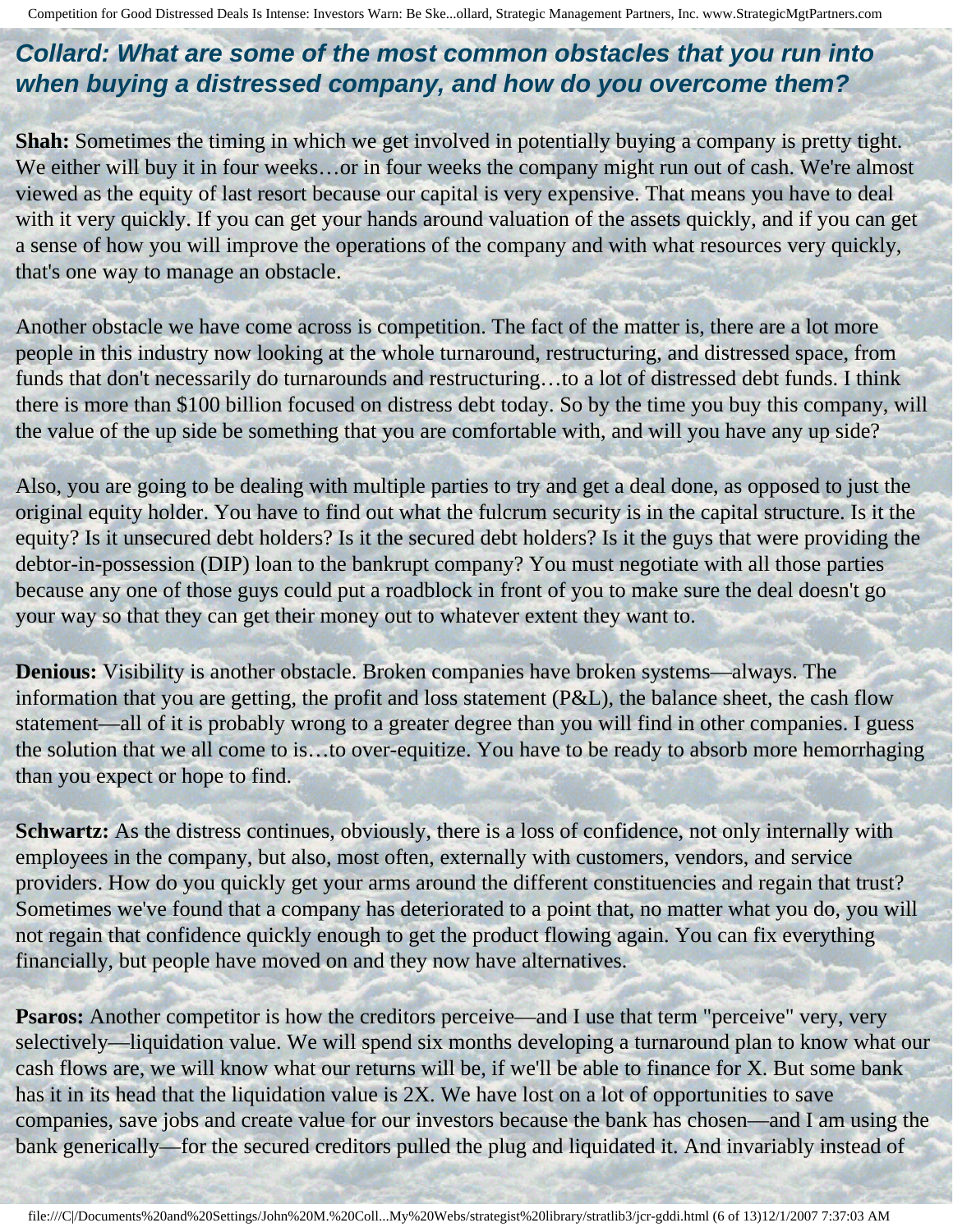getting 2X, they get less than what we were prepared to pay—in some cases 10 or 20 percent of what we were prepared to pay.

## **Collard: What is the single-most important attribute a distressed investor needs to have?**

**Denious:** When you are talking about a deep operational turnaround, you have to have an appreciation for operations and how you fix them. It's one thing to identify a problem. I think that can be done pretty easily sometimes, but it's quite

another thing to identify the fix…

How will your management team fix it? And is it really realistic that they will move the dial as much as is needed to create value?

**Schwartz:** You have to have a fair degree of humility and also realize that you will make some mistakes in these situations. No matter how well you plan and how much you think you know about what's going on, Murphy's Law will come into play in all these situations. What you can't do is freeze and not act because I think that is even worse. A lot of different things go wrong, but people need the leadership. If it starts getting to be more than three or four things that we have to fix, you have to start thinking, "Can I really fix all of those things?" Not all of them will go according to plan. And depending how much, one of them can drag the company down.

**Psaros:** We have been in deals where we have done everything right. We had a turnaround plan where we just shot the lights out—where we did absolutely everything right in executing the plan—and there was some third-party unforeseen event that led to results that weren't what we anticipated. You always have to be prepared to recover when that happens.

We go into businesses that have no management because management has failed, earnings before interest, taxes, depreciation, and amortization (EBITDA) is negative, operating in bankruptcy, but we see value. In many instances by bringing in new management, by perfecting a turnaround plan, by buying the thing out of bankruptcy or an out-of-court restructuring, you, the sponsor or general partner, really exert a force of will. In many cases, we have just willed a lot of these companies back to profitability through good execution.

**Collard:** Coming from a turnaround perspective with 35 years in this business, what I've learned is to always expect the unexpected. Just when I think that I have seen everything that could happen, I am surprised when something new manifests itself and I find myself dealing with it.

#### **Collard: How do you influence the exit process to maximize your ROIs, and are we seeing trends in this area?**

**Psaros:** We want to sell when we've actually effected the turnaround and, when the turnaround has been reflected in the financial results of the company we seek to sell. We are not growth investors. In many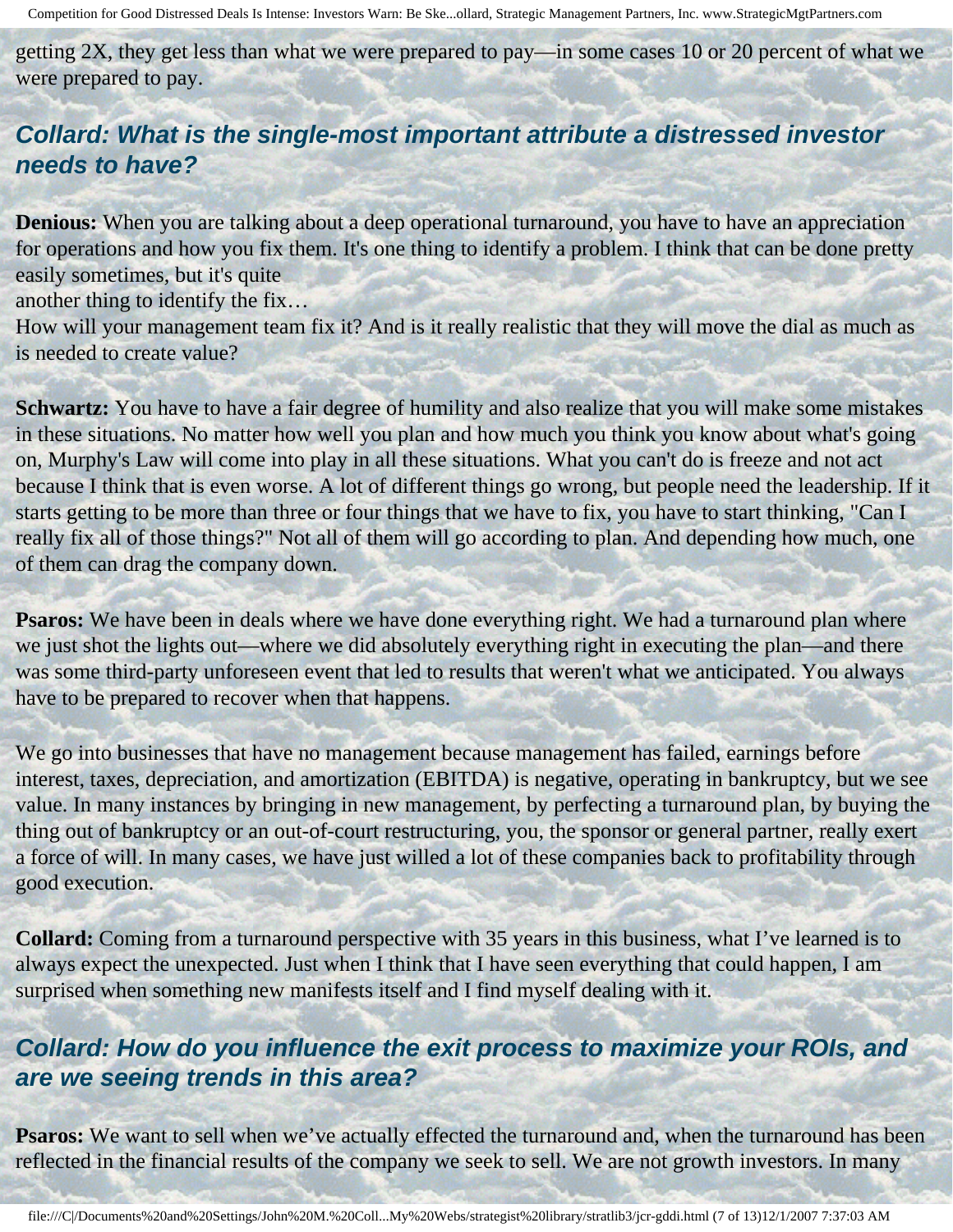cases we have been very lucky in terms of how rapidly we were able to effect our turnaround plan. But in the last three years, … we have a manufacturing depression in this country—not a recession, a depression —and it has not been the time to sell manufacturing companies.

My impressions are that there will be an avalanche of exits over the next 24 months out of funds like ours that have been disciplined and sophisticated buyers of distressed companies through this recession. The trends are all there. With the economy recovering we now will be able to sell the investments in our portfolios.

I'd like to thank the capital markets for manufacturing today the opportunities for those of us at this table to take advantage of 24 months from now. People are drinking the Kool-Aid again. I don't think I have ever seen anything quite like it.

We were at a company two weeks ago—a \$500 million company with negative EBITDA, serious Cap-X requirements—that needed a fix. If you fixed it, maybe it would do \$30 million 24 months from now after a lot of blood, sweat, and tears. Usually we are the only guys involved in a situation like that. There is a group, we've been told by the seller, of what I would call vanilla leveraged buyout funds that were talking about paying \$100 million for this company. Our offer to the seller was not \$1, but some upside in the form of warrants or something after we put our capital in and fixed the business.

**Shah:** We may complete a turnaround from an operational perspective in 18 or 24 months, but sales and renewed confidence in the company will not show up for another 18 months after that. You could think about exiting… but if you potentially want to realize full value, you may want to wait another couple of years and really realize that renewed confidence in the business.

# <span id="page-7-0"></span>**About the Panel**



*John M. Collard, Chairman [Strategic Management Partners,](http://members.aol.com/strategist/home.html) [Inc.](http://members.aol.com/strategist/home.html)*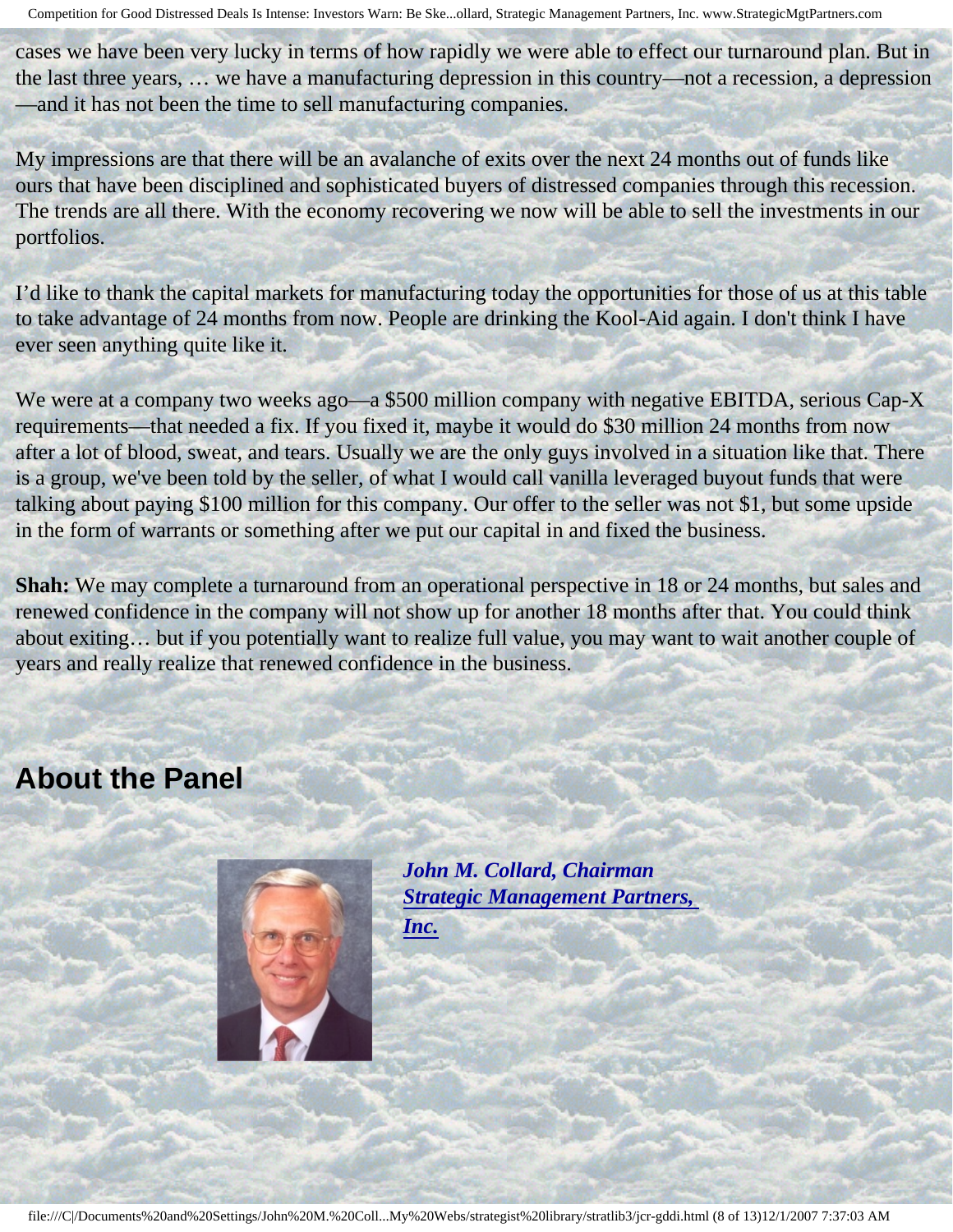

*Robert D. Denious, Managing Director [Questor Management Company](http://www.questorfund.com/)* 



*Michael Psaros, Managing Principal [KPS Special Situations Funds](http://www.kpsfund.com/)* 



*Mark J. Schwartz, President and CEO [Gordon Brothers Group](http://www.gordonbrothers.com/)* 



*Bhavin B. Shah, Vice President [Ewing Management Group, L.](http://www.emglp.com/) [P.](http://www.emglp.com/)* 

file:///C|/Documents%20and%20Settings/John%20M.%20Coll...My%20Webs/strategist%20library/stratlib3/jcr-gddi.html (9 of 13)12/1/2007 7:37:03 AM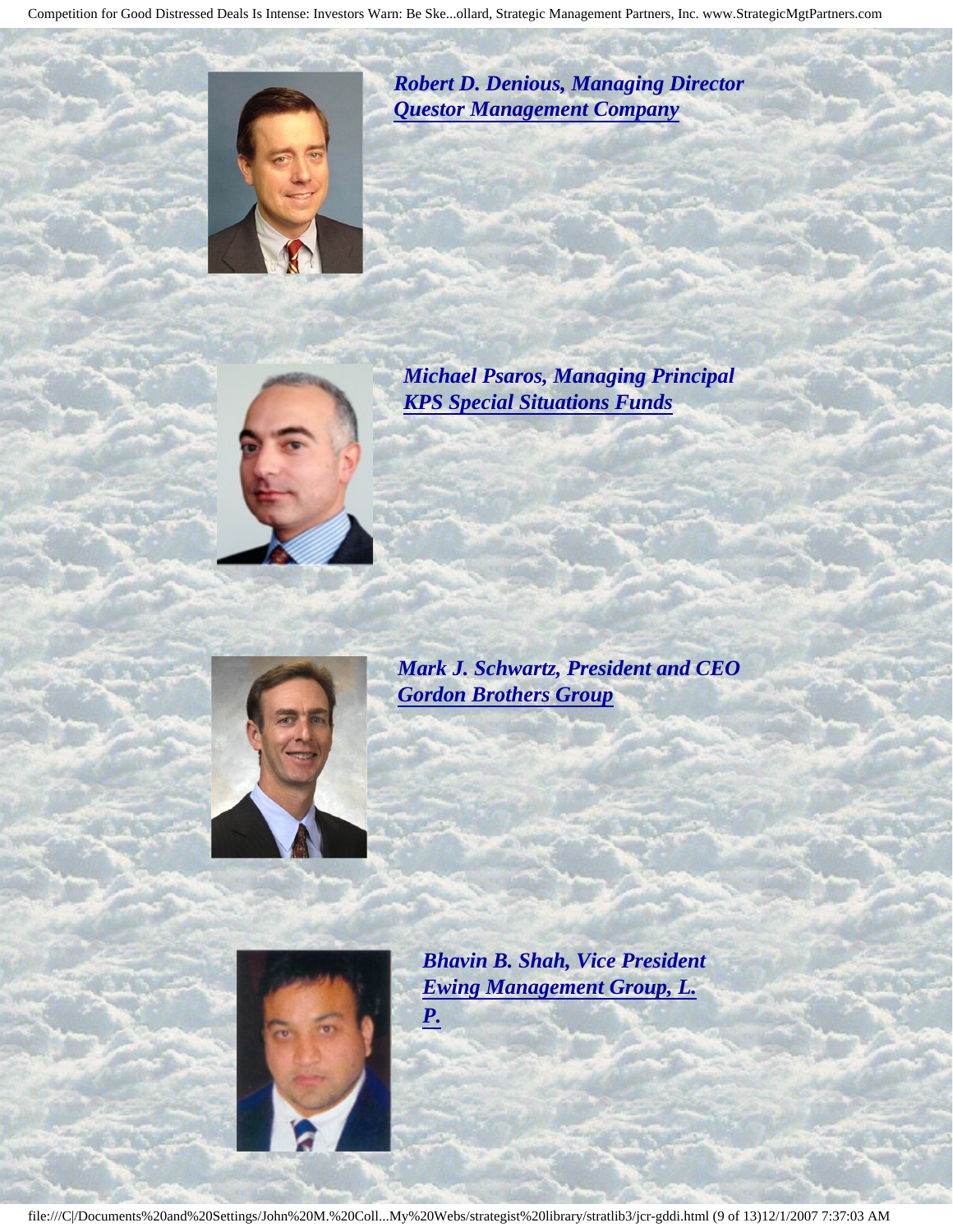*[Sections](#page-0-2) [Index](#page-0-3) [Contact](#page-11-0)*

# <span id="page-9-0"></span>**Other Versions**

*[Turnaround Management Association Archives of Article](http://www.turnaround.org/print/articles.asp?objectID=4667) [TMA's Journal of Corporate Renewal, June 2005 Issue \(PDF\)](http://members.aol.com/stratlib3/jcrjun05.jpg)*

*This article is being reprinted and presented with permission. This link to the TMA Archives is provided as a courtesy, but may expire without notice if the article is deleted from the Archives by the journal's publisher.*

*[Sections](#page-0-2) [Index](#page-0-3)*

# <span id="page-9-1"></span>**Investing in Underperforming Companies**

*By John M. Collard, June Guest Editor The Journal of Corporate Renewal Turnaround Management Association*

Investing in underperforming companies can be profitable if you know what to look for and how to execute. The fundamental premise to distressed investing involves obtaining at the right price a company that can be turned around, managing a turnaround to increase the value of the business, and selling the company at a price that reflects its increased value.

Determining turnaround viability requires understanding what caused a company's breakdown. One shouldn't misinterpret symptoms or listen to current senior management. After all, if these executives knew what was wrong, they would have fixed the problems in the first place.

A distressed investor should always take active control of the business. Perhaps the investor can bring in new non-cash resources or applications to influence the revitalization or take advantage of mispriced material inputs, labor, assets or capacity, and intellectual property.

A distressed investor should never just add cash and should always implement new leadership. Being a passive investor and trusting prior management to handle a turnaround is a placebo that may cost the entire investment.

While many investors have run financial or investing institutions in the past, few have operated other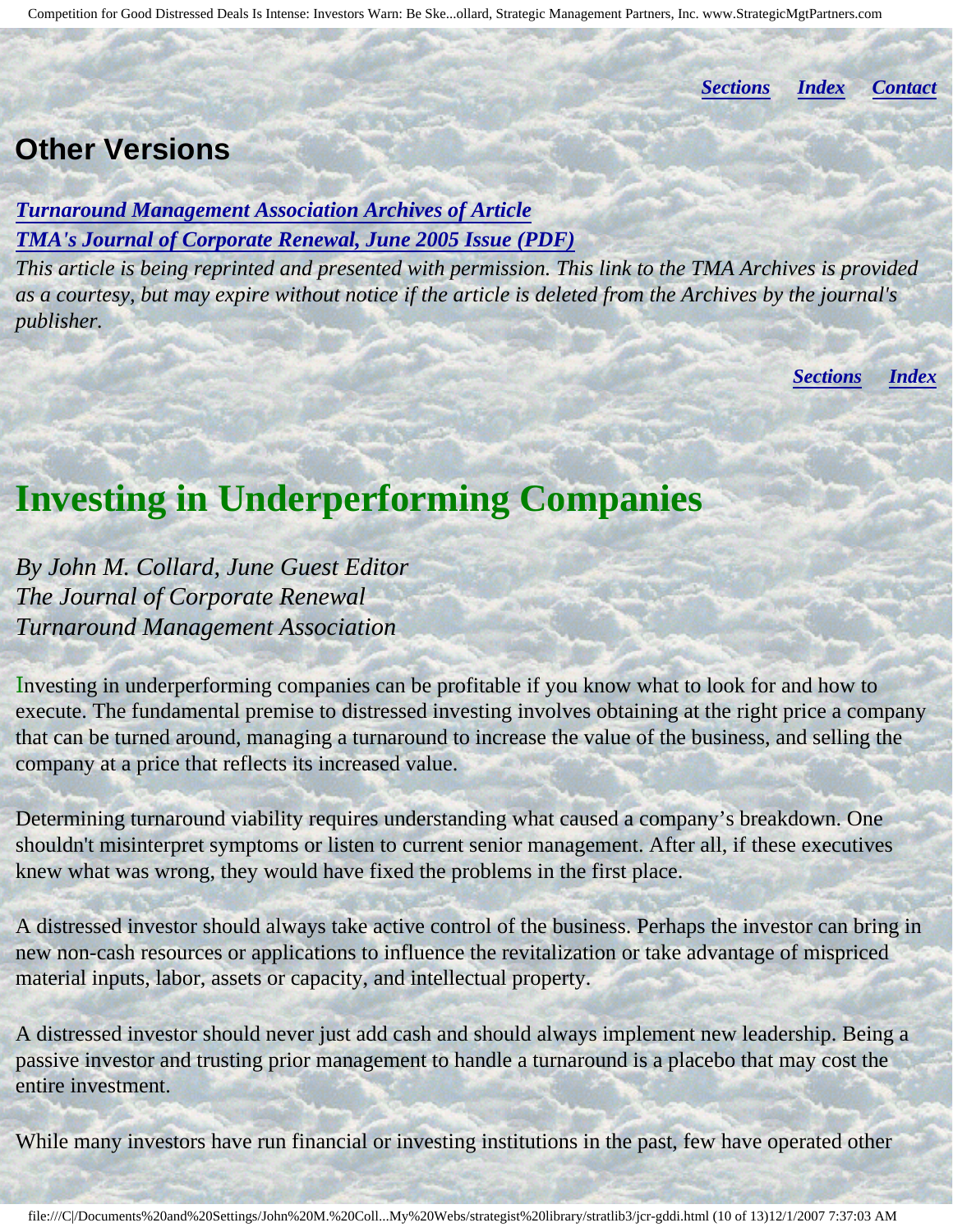kinds of companies, and many are ill equipped to do so. Investors who also have senior operating leadership experience add

substantial value to an investing process. Many equity firms are adding C-level operating executive talent to complement their managing partners, even when resources are tight.

The prescription to renewed health and returns is to bring leadership, set strategy, build a quality management team, acquire new business/sales, establish a sound capital structure, implement processes to drive the business, and prepare to exit.

Know when to 'cash out'. Remember: *E*arnings and cash capacity *plus* an achieved *X* multiple on investment *plus* demonstrated *I*mprovements *plus* a functioning management *T*eam in place *equals* time to sell.

This issue of *The Journal of Corporate Renewal* features comments from a panel discussion, "Buying and Managing Distressed Companies," that occurred at the Thomson Venture Economics 2004 Buyouts Symposium. In addition, Christopher West, a principal with Semmes, Bowen & Semmes, discusses structuring investments to protect assets. Anthony DiSimone, a managing director with HIG Capital Management, discusses restructuring debt as a strategy. Terry Lee Brubaker, vice chairman and chief operating officer of Gladstone Capital Corporation, offers an article about using boards to implement strategy.

*[Sections](#page-0-2) [Index](#page-0-3) [Contact](#page-11-0)*

# <span id="page-10-0"></span>**About the Moderator/Author**

**John M. Collard** is chairman of Annapolis, Md.-based Strategic Management Partners Inc., a turnaround management firm specializing in interim executive leadership and investing private equity in underperforming companies. He is past chairman of the Turnaround Management Association and brings 35 years senior operating leadership, \$85M asset recovery, 40+ transactions worth \$780M, and \$80M fund management expertise to advise company boards, institutional and private equity investors, and governments. For more information about Strategic Management Partners, call (410) 263-9100 or log on at www.StrategicMgtPartners.com

*[Sections](#page-0-2) [Index](#page-0-3) [Contact](#page-11-0)*

# <span id="page-10-1"></span>**About the Firm**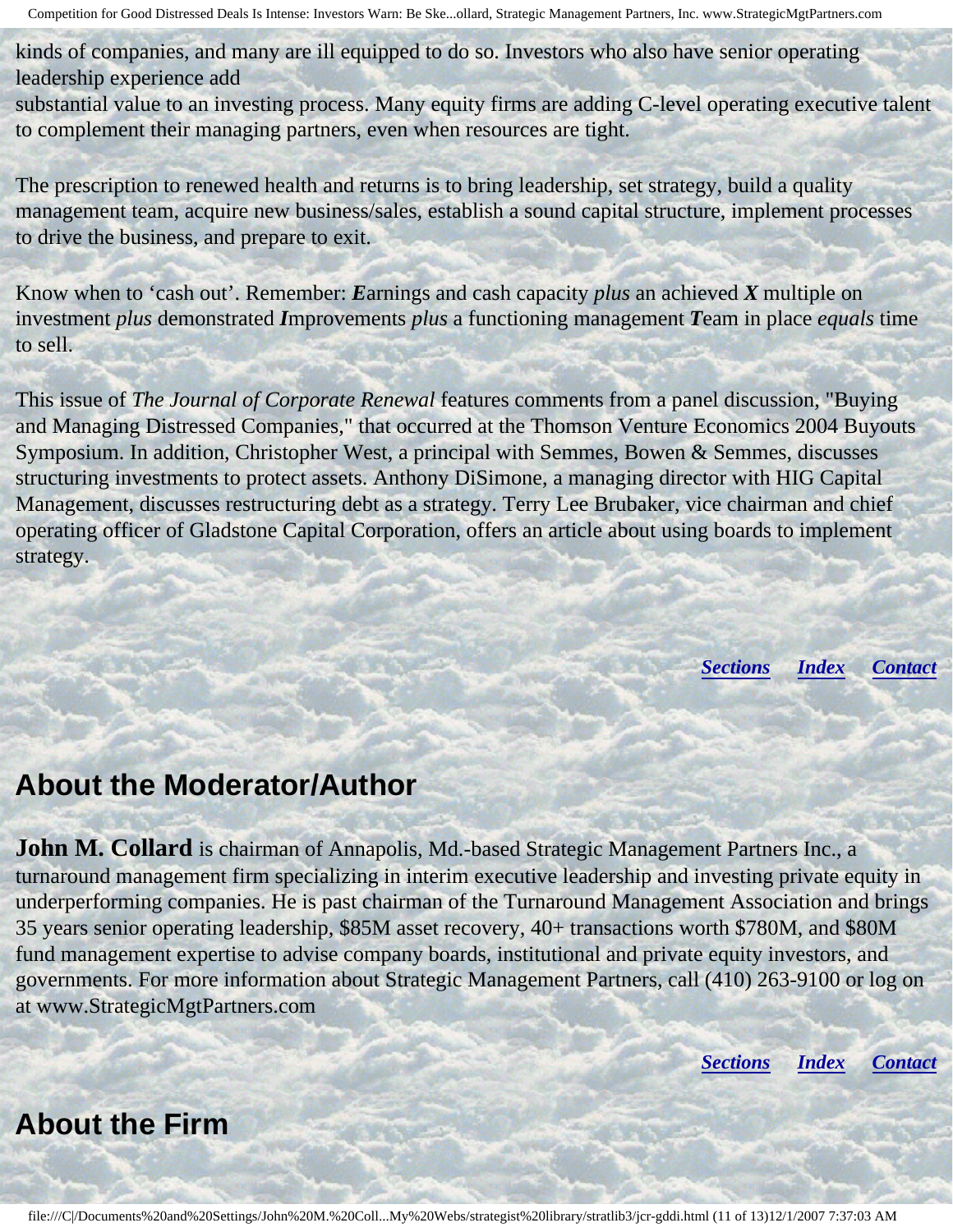**Strategic Management Partners** has substantial experience advising corporations and individuals on the strategic and mechanical issues of corporate development and governance, operating management and turnarounds for asset recovery. Our principal has over 30 years experience in P/L Management, Strategic Planning and Repositioning, M&A for Strategic Advantage, Finance, Investing, Raising Funds, Sales/Business Development, Building Selling and Marketing Teams, and Operational Auditing = In Public  $&$  Private companies = In healthy and crisis situations.

We work with and support the equity capital community to provide assessment studies to determine the situation, planning and strategy development to direct the company, crisis management to oversee that assets are not squandered away, workout teams that recover assets, and board level oversight to keep the client headed in the right direction.

We seek strategic alliances with private equity funds.

*[Sections](#page-0-2) [Index](#page-0-3)*

*[Index](#page-0-3)*

We welcome constructive inquires. More information is available if required.

There is more to Strategic Management Partner's *[Return to Home Page](http://members.aol.com/strategist/home.html#TOP)*

# <span id="page-11-0"></span> **Contact Information**

John M. Collard, Chairman Strategic Management Partners, Inc. 522 Horn Point Drive Annapolis, Maryland [MD] 21403 Voice 410-263-9100 Facsimile 410-263-6094 E-Mail [Strategist@aol.com](mailto:Strategist@aol.com?subject=SMPlibrary/feature articles).

We serve as experts for comment or quote, please contact us at **410-263-9100**



We welcome constructive inquires, please send via E-Mail to: [Strategist.](mailto:Strategist@aol.com?subject=SMPlibrary/feature articles)